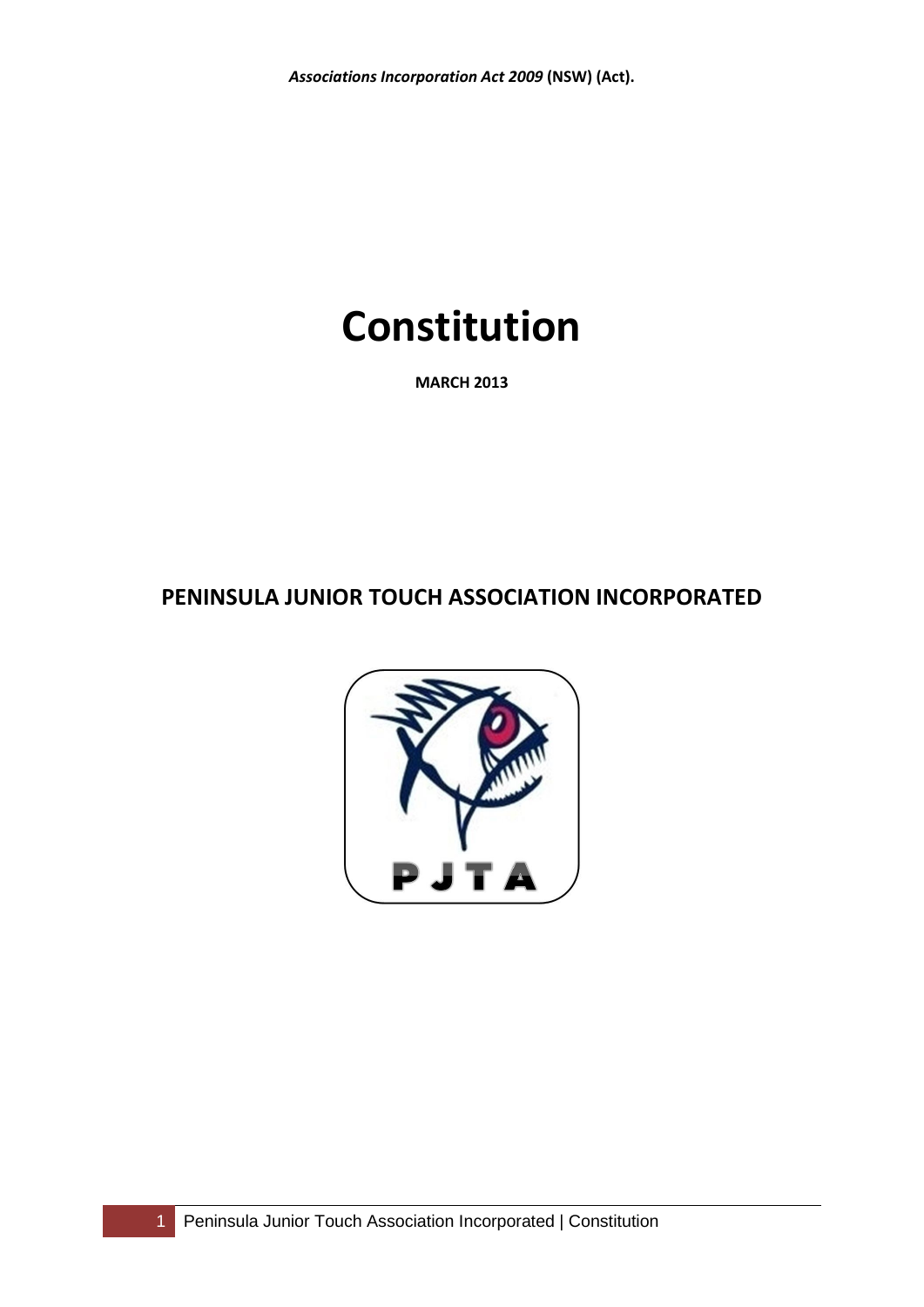# **TABLE OF CONTENTS**

| 1. |  |
|----|--|
| 2. |  |
| з. |  |
| 4. |  |
| 5. |  |
| 6. |  |
| 7. |  |
| 8. |  |
| 9. |  |
|    |  |
|    |  |
|    |  |
|    |  |
|    |  |
|    |  |
|    |  |
|    |  |
|    |  |
|    |  |
|    |  |
|    |  |
|    |  |
|    |  |
|    |  |
|    |  |
|    |  |
|    |  |
|    |  |
|    |  |
|    |  |
|    |  |
|    |  |
|    |  |
|    |  |
|    |  |
|    |  |
|    |  |
|    |  |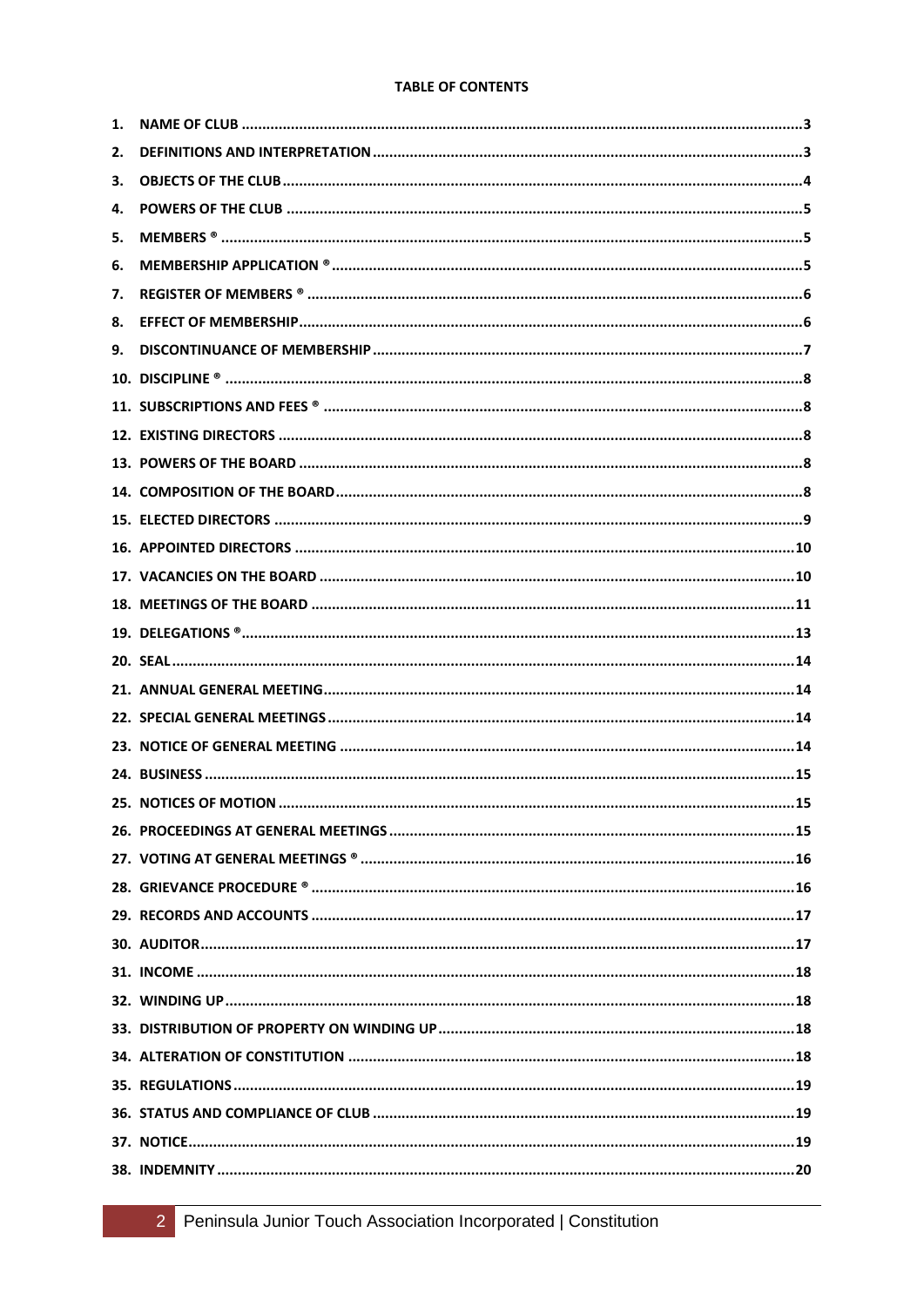#### **ASSOCIATIONS INCORPORATION ACT 2009 (NSW)**

#### **CONSTITUTION**

# **PENINSULA JUNIOR TOUCH ASSOCIATION INCORPORATED**

# <span id="page-2-0"></span>**1. NAME OF CLUB**

The name of the Club is Peninsula Junior Touch Association Incorporated (**Club**).

#### <span id="page-2-1"></span>**2. DEFINITIONS AND INTERPRETATION**

#### **2.1 Definitions**

In this Constitution unless the contrary intention appears:

**"Act"** means the *Associations Incorporation Act 2009 (NSW)*.

**"Board"** means the body managing the Club and consisting of the executive.

**"Committee Member"** means an individual of official volunteer status of the club, who is entitled to vote at general meetings of the Club.

**"Constitution"** means this Constitution of the Association.

**"Director"** means a Member of the Board and includes any person acting in that capacity from time to time appointed in accordance with this Constitution but does not include the Executive Director.

**"Delegate Member"** means an individual financial member of a team of the Club, appointed by the team.

**"General Meeting"** means the annual or any special general meeting of the Club.

**"Individual Member"** means a registered, financial Member of the Club who is at least 18 years of age.

**"Intellectual Property"** means all rights subsisting in copyright, business names, names, trade marks (or signs), logos, designs, equipment including computer software, images (including photographs, videos or films) or service marks relating to the Association or any activity of or conducted, promoted or administered by the Association in New South Wales.

**"Junior Member"** means a registered Member of the Club who is younger than 18 years of age.

**"Life Member"** means an Individual appointed as a Life Member of the Club under **clause [5.2](#page-4-3)**.

**"Local area"** means the geographical area for which the Club is responsible as recognised by the regional and/or state organisations for touch football of which the Club is a Member.

**"Member"** means a Member of the Club for the time being under **clause 5**.

**"NSO"** means the National Sporting Organisation being Touch Football Australia.

**"Objects"** means the Objects of the Club in **clause 3**.

**"Public Officer"** means the person appointed to be the public officer of the Association in accordance with the Act.

**"Register"** means a register of Members kept and maintained in accordance with **claus[e 7](#page-5-0)**.

**"RSO"** means the Regional Sporting Organisation being NSW: Hunter Western Hornets Touch.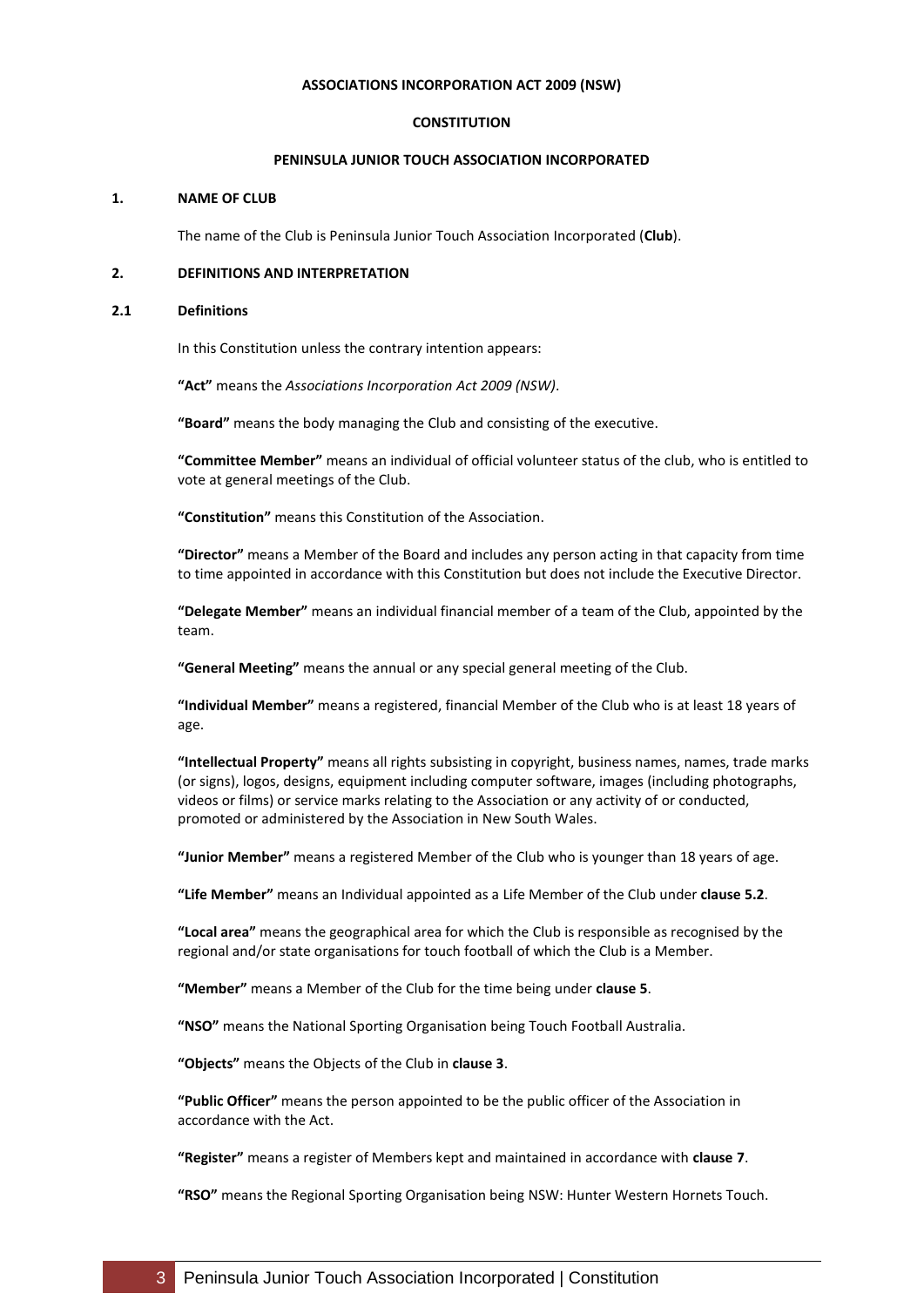**"Seal"** means the common Seal of Peninsula Junior Touch Association (if any).

**"Special Resolution"** means a Special Resolution defined in the Act.

**"SSO"** means the State Sport Organisation being New South Wales Touch Association Inc.

#### **2.2 Interpretation**

In this Constitution:

- (a) a reference to a function includes a reference to a power, authority and duty;
- (b) a reference to the exercise of a function includes, where the function is a power, authority or duty, a reference to the exercise of the power or authority of the performance of the duty;
- (c) words importing the singular include the plural and vice versa;
- (d) words importing any gender include the other genders;
- (e) references to persons include corporations and bodies politic;
- (f) references to a person include the legal personal representatives, successors and permitted assigns of that person;
- (g) a reference to a statute, ordinance, code or other law includes Regulations and other statutory instruments under it and consolidations, amendments, re-enactments or replacements of any of them (whether of the same or any legislative authority having jurisdiction); and
- (h) a reference to "writing" shall unless the contrary intention appears, be construed as including references to printing, lithography, photography and other modes of representing or reproducing words in a visible form, including messages sent by electronic mail.

#### **2.3 Severance**

If any provision of this Constitution or any phrase contained in it is invalid or unenforceable, the phrase or provision is to be read down if possible, so as to be valid and enforceable, and otherwise shall be severed to the extent of the invalidity or unenforceability, without affecting the remaining provisions of this Constitution.

# **2.4 The Act**

Except where the contrary intention appears, in this Constitution, an expression that deals with a matter under the Act has the same meaning as that provision of the Act. Model rules under the Act are expressly displaced by this Constitution.

# <span id="page-3-0"></span>**3. OBJECTS OF THE CLUB**

The Club is established solely for the Objects. The Objects of the Club are established to:

- (a) conduct, encourage, promote, advance and administer Touch Football throughout the local area;
- (b) act, at all times, on behalf of and in the interest of the Members and Touch Football in the local area
- (c) affiliate and otherwise liaise with the RSO, SSO and/or NSO of which the Club is a Member and adopt their rule and policy frameworks to further these Objects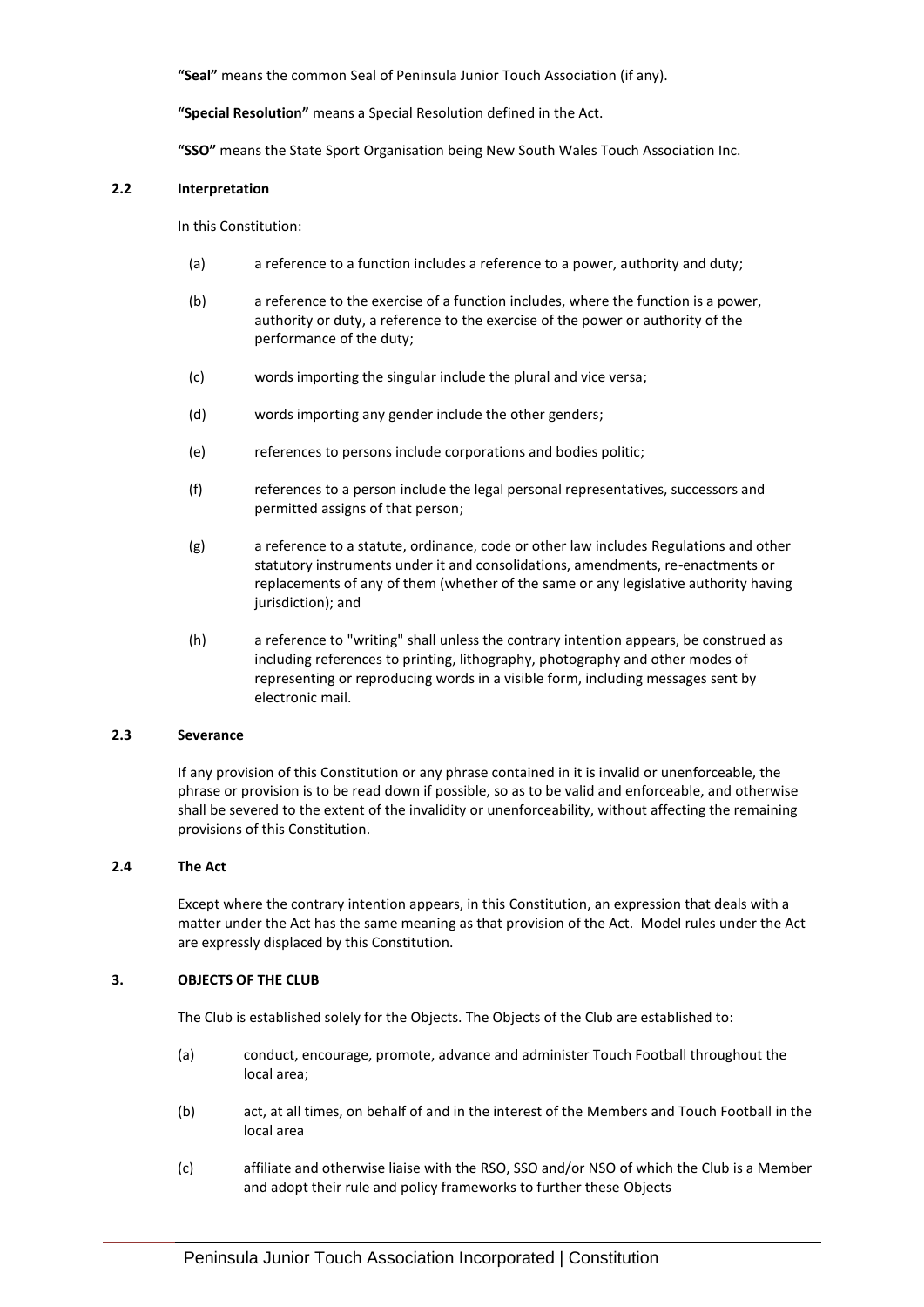- (d) abide by, promulgate, enforce and secure uniformity in the application of the rules of Touch Football as may be determined from time to time by NSO or SSO and as may be necessary for the management and control of Touch Football and related activities in New South Wales;
- (e) advance the operations and activities of the Club throughout the local area;
- (f) have regard to the public interest in its operations; and
- (g) undertake and or do all such things or activities which are necessary, incidental or conducive to the advancement of these Objects.

# <span id="page-4-0"></span>**4. POWERS OF THE CLUB**

Solely for furthering the Objects, the Club has, in addition to the rights, powers and privileges conferred on it under section 25 of the Act, the legal capacity and powers of a company as set out under section 124 of the *Corporations Act 2001 (Cth)*.

#### <span id="page-4-1"></span>**5. MEMBERS ®**

#### <span id="page-4-5"></span>**5.1 Members ®**

The Members of the Club shall consist of:

- (a) Life Members, who subject to this Constitution, shall have the right to receive notice of General Meetings and to be present and to debate, however receive no right to vote at General Meetings;
- (b) Committee Members, who subject to the Constitution, shall have the right to receive notice of General Meetings and to be present, to debate and to vote at General Meetings;
- (c) Delegate Members, who subject to the Constitution, shall have the right to receive notice of the Annual General Meeting only and to be present, to debate and to vote at Annual General Meetings only;
- (d) Individual Members, who subject to this Constitution, shall have the right to receive notice of General Meetings and to be present and to debate, however receive no right to vote at General Meetings; and
- (e) Junior Members, who subject to this Constitution, shall have no right to receive notice of General Meetings and no right to be present or debate or vote at General Meetings.

# <span id="page-4-3"></span>**5.2 Life Members**

- (a) The Board and Member of the Club may recommend to the annual general meeting that any natural person who has rendered distinguished service to the Club be appointed as a Life Member.
- (b) A resolution of the annual general meeting to confer life membership (subject to **clause [5.2\(](#page-4-3)c)**) on the recommendation of the Board must be a Special Resolution.
- (c) Upon acceptance of a Special Resolution, the person's details shall be entered upon the Register, and from the time of entry on the Register the person shall be a Life Member.

# <span id="page-4-2"></span>**6. MEMBERSHIP APPLICATION ®**

# <span id="page-4-4"></span>**6.1 Application for Membership**

An application for membership must be: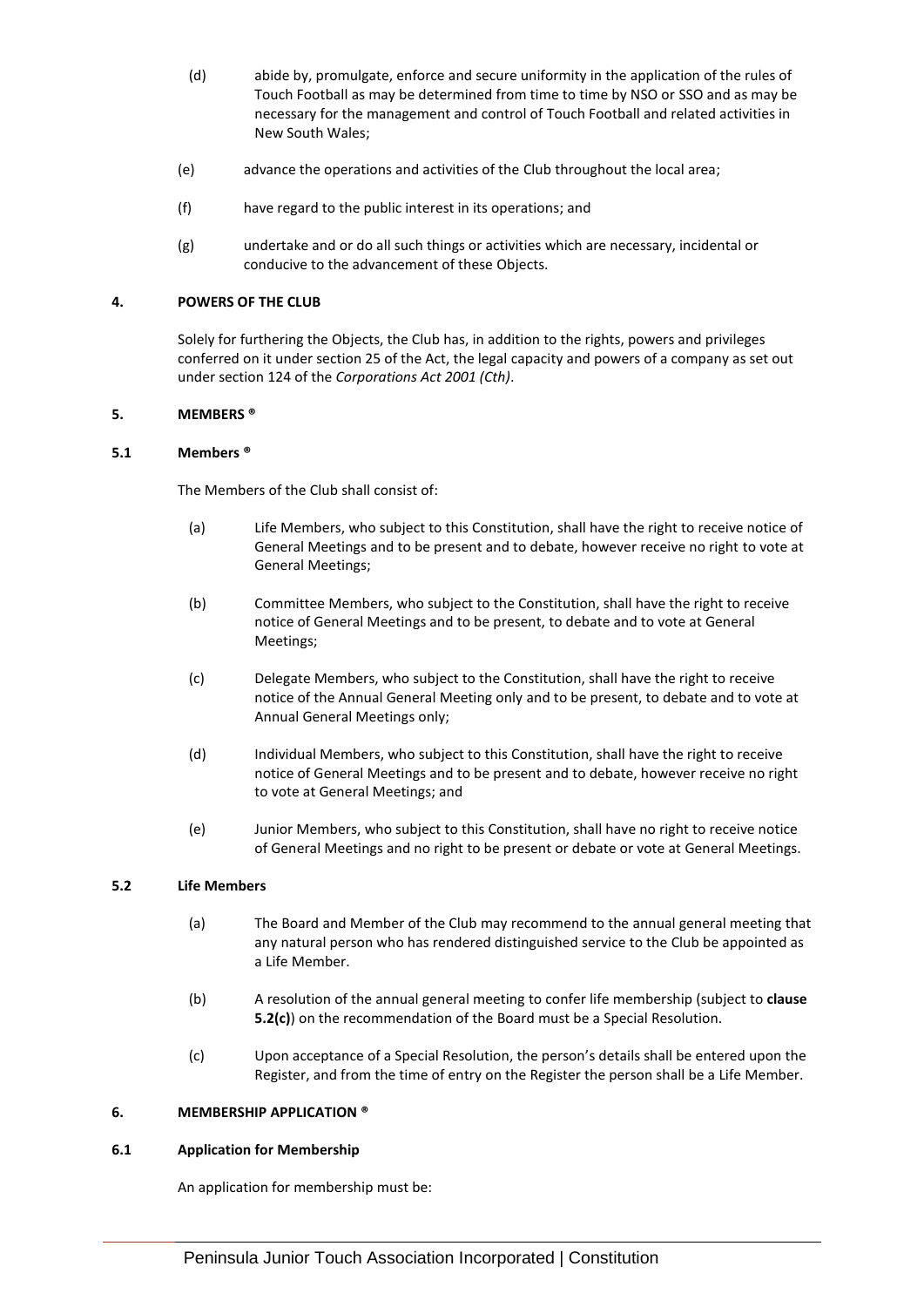- (a) in writing on the form prescribed from time to time by the Board (if any), from the applicant or its nominated representative and lodged with the Club; and
- (b) accompanied by the appropriate fee (if any).

# **6.2 Discretion to Accept or Reject Application**

- (a) The Club may accept or reject an application whether the applicant has complied with the requirements in **claus[e 6.1](#page-4-4)** or not. The Club shall not be required or compelled to provide any reason for such acceptance or rejection.
	- (b) Where the Club accepts an application, the applicant shall become a Member. Membership shall be deemed to commence upon acceptance of the application by the Club. The Register shall be amended accordingly as soon as practicable.
- (c) Where the Club rejects an application, it shall refund any fees forwarded with the application and the application shall be deemed rejected by the Club.

# **6.3 Renewal**

Members (other than Life Members) must renew their membership annually (or bi-annually, if specified in the rules of association) in accordance with the procedures set down by the Club in Regulations from time to time.

# <span id="page-5-2"></span>**6.4 Deemed Membership**

- (a) All persons who are, prior to the approval of this Constitution under the Act, Members of the Club shall be deemed Members from the time of approval of this Constitution under the Act.
- (b) Any Members of the Club, prior to approval of this Constitution under the Act, who are not deemed Members under **clause [6.4\(a\)](#page-5-2)** shall be entitled to carry on such functions analogous to their previous functions as are provided for under this Constitution.

# <span id="page-5-0"></span>**7. REGISTER OF MEMBERS ®**

# **7.1 Club to Keep Register**

The Club shall keep and maintain a Register in which shall be entered (as a minimum):

- (a) the full name, address and date of entry of each Member; and
- (b) where applicable, the date of termination of membership of any Member.

Members shall provide notice of any change and required details to the Club within one month of such change.

# **7.2 Inspection of Register**

Having regard to the Act, confidentiality considerations and privacy laws, an extract of the Register, excluding the address or other direct contact details of any Member, shall be available for inspection (but not copying) by Members, upon reasonable request.

# **7.3 Use of Register**

Subject to the Act, confidentiality considerations and privacy laws, the Register may be used to further the Objects, in such manner as the Board considers appropriate.

# <span id="page-5-1"></span>**8. EFFECT OF MEMBERSHIP**

Members acknowledge and agree that: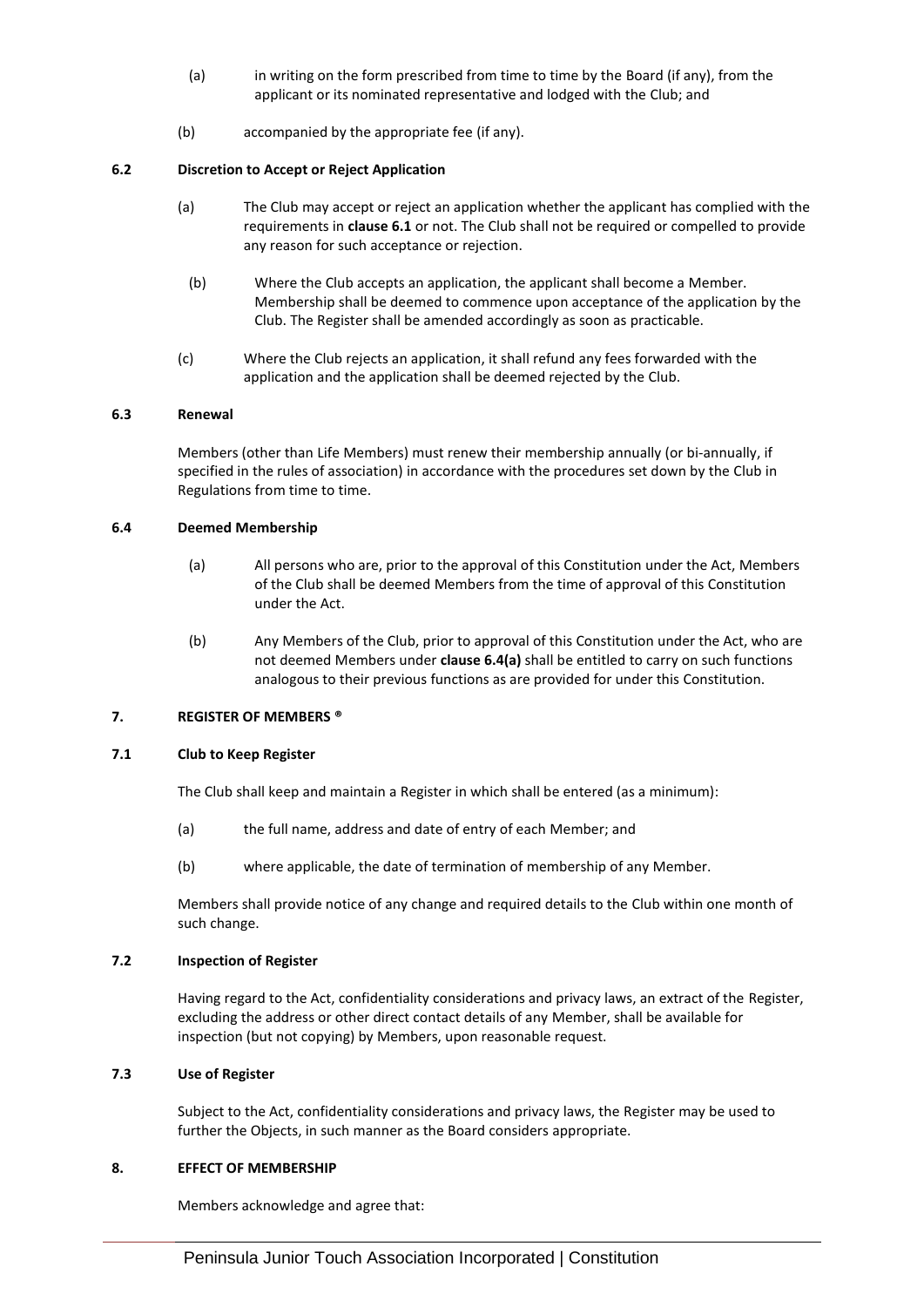- (a) This Constitution forms a contract between each of them and the Club and that they are bound by this Constitution and the Regulations.
- (b) they shall comply with and observe this Constitution and the Regulations and any determination, resolution or policy which may be made or passed by the Board or other entity with delegated authority;
- (c) by submitting to this Constitution and Regulations they are subject to the jurisdiction of the Club, RSO, SSO and NSO.
- (d) the Constitution and Regulations are necessary and reasonable for promoting the Objects and particularly the advancement and protection of Touch Football; and
- (e) they are entitled to all benefits, advantages, privileges and services of Club membership.

# <span id="page-6-0"></span>**9. DISCONTINUANCE OF MEMBERSHIP**

#### <span id="page-6-1"></span>**9.1 Notice of Resignation**

- (a) A Member who has paid all arrears of fees payable to the Club may resign or withdraw from membership of the Club by giving one month's notice in writing to the Club.
- (b) Once the Club receives a notice of resignation of membership given under **claus[e 9.1\(a\)](#page-6-1)**, it must make an entry in the Register that records the date on which the Member ceased to be a Member.

#### <span id="page-6-2"></span>**9.2 Discontinuance for Breach**

- (a) Membership of the Club may be discontinued by the Board upon breach of any clause of this Constitution or the Regulations, including, but not limited to, the failure to pay any monies owed to the Club, failure to comply with the Regulations or any resolutions or determinations made or passed by the Board or any duly authorised committee.
- (b) Membership shall not be discontinued by the Board under **claus[e 9.2\(a\)](#page-6-2)** without the Board first giving the accused Member the opportunity to explain the breach and/or remedy the breach.
- (c) Where a Member fails, in the Board's view to adequately explain the breach, that Member's membership shall be discontinued under **claus[e 9.2\(a\)](#page-6-2)** by the Club giving written notice of the discontinuance to the Member. The Register shall be amended to reflect any discontinuance of membership under this **clause 9.2** as soon as practicable.

#### **9.3 Member to Re-Apply**

A Member whose membership has been discontinued under **clauses [9.1](#page-6-1) o[r 9.2](#page-6-2)**:

- (a) must seek renewal or re-apply for membership in accordance with this Constitution; and
	- (b) may be re-admitted at the discretion of the Board.

#### **9.4 Forfeiture of Rights**

A Member who ceases to be a Member, for whatever reason, shall forfeit all rights in and claims upon the Club and its property and shall not use any property of the Club including Intellectual Property. Any Club documents, records or other property in the possession, custody or control of that Member shall be returned to the Club immediately.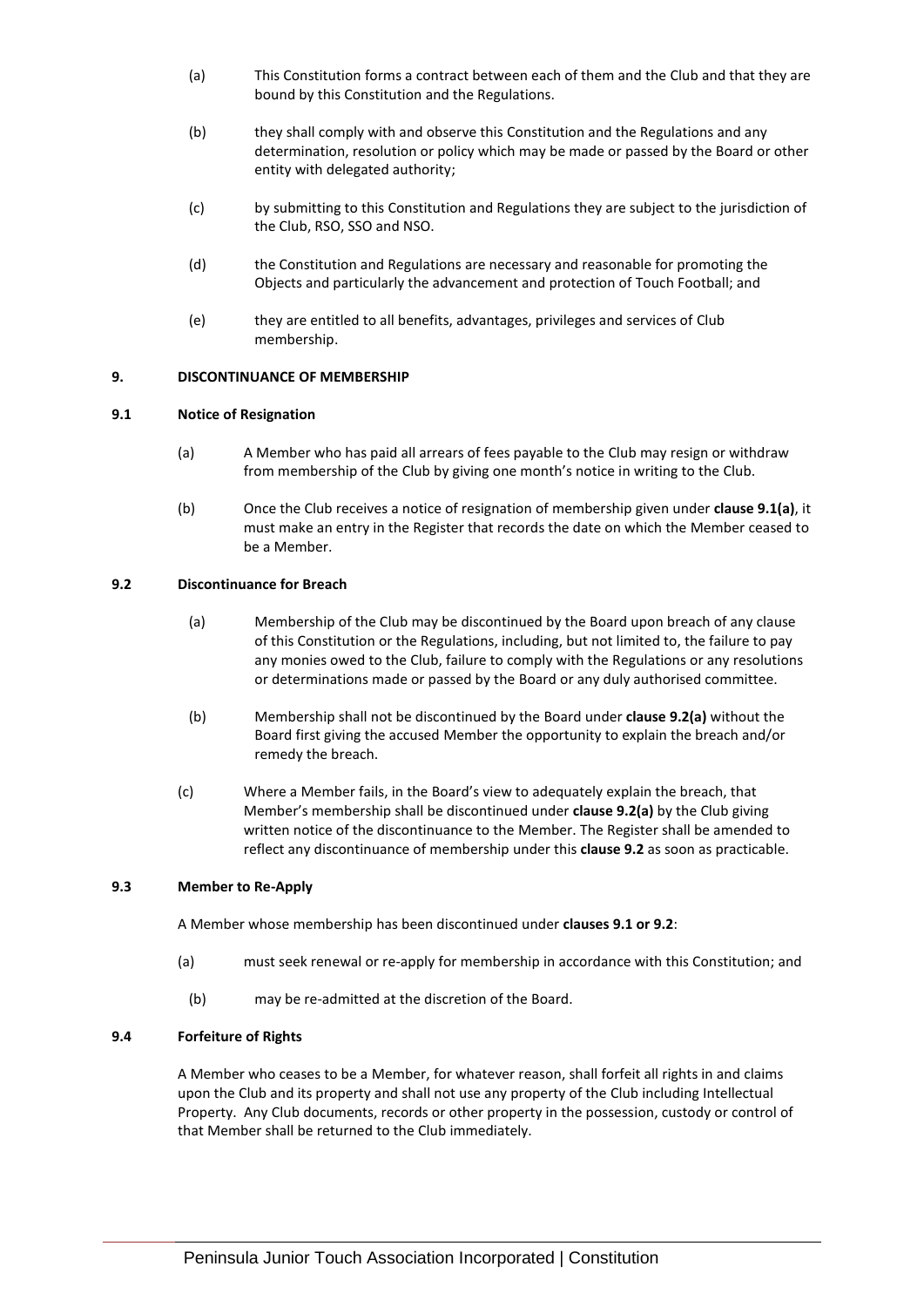#### **9.5 Membership may be Reinstated**

Membership which has been discontinued under this **clause [9](#page-6-0)** may be reinstated at the discretion of the Board, with such conditions as it deems appropriate.

#### **9.6 Refund of Membership Fees**

Membership fees or subscriptions paid by the discontinued Member may be refunded on a pro-rata basis to the Member upon discontinuance.

# <span id="page-7-0"></span>**10. DISCIPLINE ®**

- (a) The Board may commence or cause to be commenced disciplinary proceedings against a Member who has allegedly:
	- (i) breached, failed, refused or neglected to comply with a provision of this Constitution, the Regulations or any resolution or determination of the Board or any duly authorised committee
	- (ii) acted in a manner unbecoming of a Member, or prejudicial to the purposes and interests of the Club and/or Touch Football; or
	- (iii) brought the Club, any other Member or Touch Football into disrepute.

That Member will be subject to and will submit unreservedly to the jurisdiction, procedures, penalties and the appeal mechanisms of the Club set out in the Regulations.

(b) The Board may appoint a Judiciary Committee to deal with any disciplinary matter referred to it. Such a Judiciary Committee shall operate in accordance with the procedures expressed in the Regulations but is subject always to the Act.

#### <span id="page-7-1"></span>**11. SUBSCRIPTIONS AND FEES ®**

The annual membership subscription (if any) and any fees or other levies payable by Members to the Club and the time for and manner of payment shall be as determined by the Board.

# <span id="page-7-2"></span>**12. EXISTING DIRECTORS**

The Members of the administrative or governing body (by whatever name called) of the Club in office immediately prior to approval of this Constitution under the Act shall continue in those positions until the next annual general meeting following such adoption of this Constitution. After this General Meeting the positions of Directors shall be filled, vacated and otherwise dealt with in accordance with this Constitution.

#### <span id="page-7-3"></span>**13. POWERS OF THE BOARD**

Subject to the Act and this Constitution, the business of the Club shall be managed and the powers of the Club shall be exercised by the Board. In particular, the Board shall act in accordance with the Objects and shall operate for the benefit of the Members and the community throughout the local area.

#### <span id="page-7-4"></span>**14. COMPOSITION OF THE BOARD**

#### **14.1 Composition of the Board**

The Board shall comprise:

(a) five elected directors who must all be Members and who shall be elected under **clause [15](#page-8-0)**; and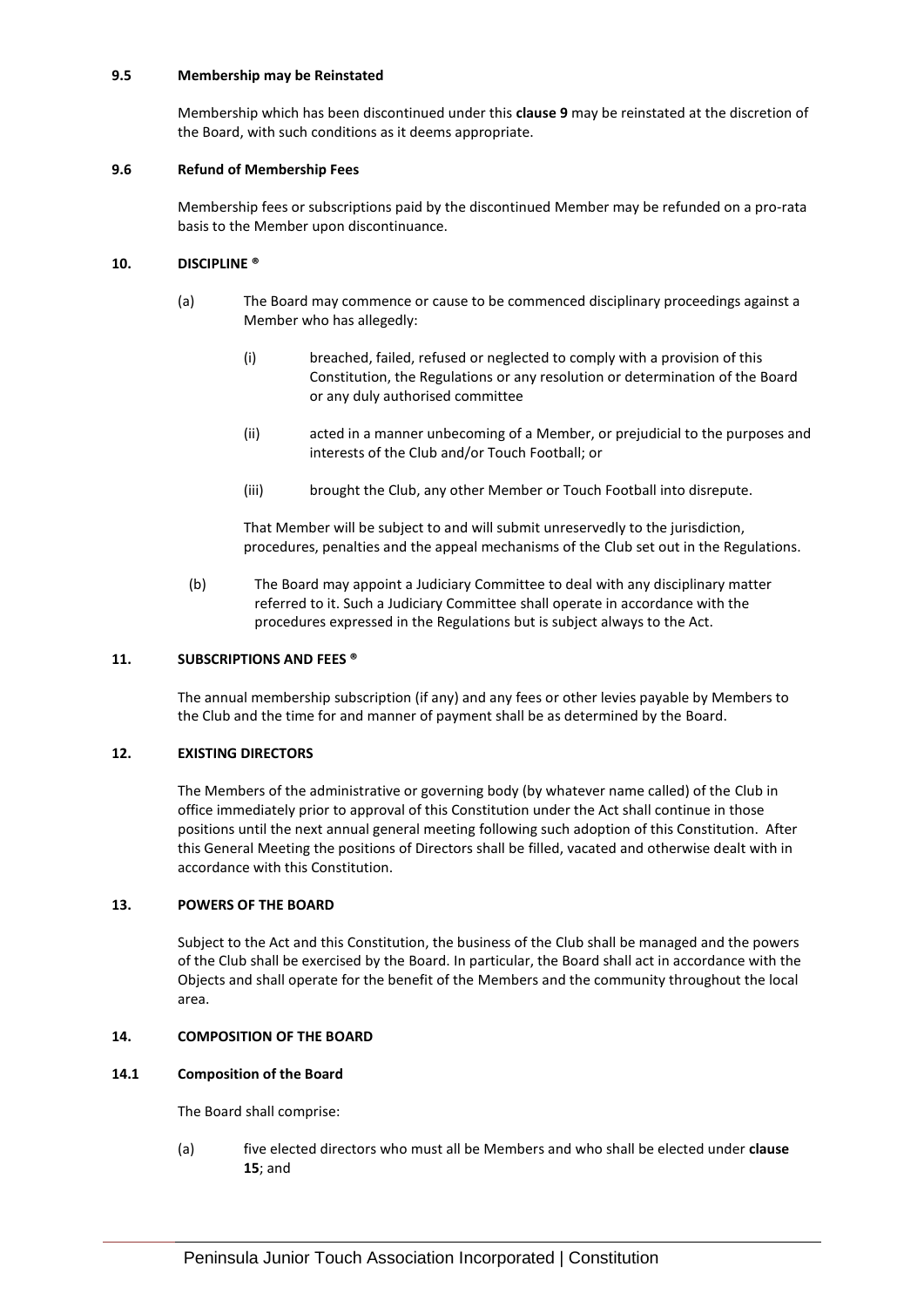(b) up to two appointed directors who need not be Members and who may be appointed by the Directors in accordance with **claus[e 16](#page-9-0)**.

# **14.2 Election and Appointment of Directors ®**

- (a) The elected Directors shall be elected under **claus[e 15](#page-8-0)**.
- (b) The appointed Directors may be appointed under **clause 16**.

# **14.3 Portfolios ®**

The Board may allocate portfolios to directors.

# <span id="page-8-0"></span>**15. ELECTED DIRECTORS**

# **15.1 Nomination for Board ®**

- (a) Nominations for elected Director Positions shall be called for forty-eight (48) days prior to the annual general meeting. When calling for nominations, details of the necessary qualifications and job descriptions for the positions shall also be provided. Qualifications and job descriptions shall be determined by the Board from time to time.
- (b) Nominees for elected Director positions must declare any position they hold in an NSO, SSO or RSO.

# **15.2 Form of Nomination**

Nominations must be:

- (a) in writing;
- (b) on the prescribed form (if any) provided for that purpose;
- (c) signed by two Individual Members;
- (d) certified by the nominee (who must be a Member) expressing his willingness to accept the position for which he is nominated; and
- (e) delivered to the Club not less than thirty-five (35) days before the date fixed for the annual general meeting.

# <span id="page-8-1"></span>**15.3 Elections ®**

- (a) If the number of nominations received is equal to the number of vacancies to be filled or if there are insufficient nominations received to fill all vacancies on the Board, then those nominated shall be declared elected only if approved by the majority of Members entitled to vote.
- (b) If there are insufficient nominations received to fill all vacancies on the Board, or if a person is not approved by the majority of Members under **clause [15.3\(a\)](#page-8-1)**, the positions will be deemed casual vacancies under **clause [17.1](#page-9-2)**.
- (c) If the number of nominations exceeds the number of vacancies to be filled, voting papers shall be prepared containing the names of the candidates in alphabetical order for each vacancy on the Board.
- (d) Voting shall be conducted in such a manner and by such a method as determined by the Board from time to time.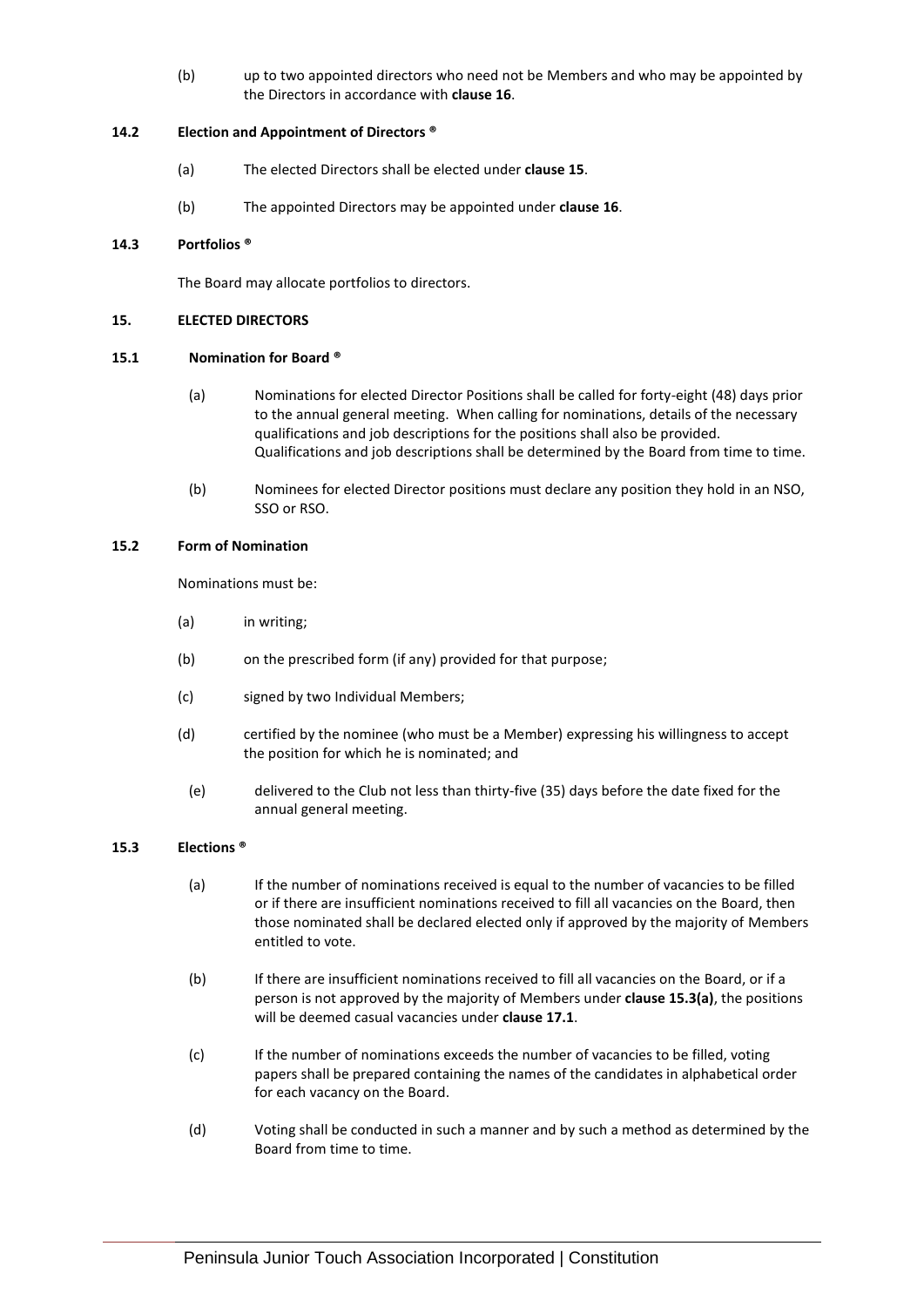# <span id="page-9-3"></span>**15.4 Term of Appointment for Elected Directors**

- (a) Directors elected under **claus[e 15](#page-8-0)** shall be elected for a term of two years. Subject to provisions in this Constitution relating to early retirement or removal of Directors, elected Directors shall remain in office from the conclusion of the annual general meeting at which the election occurred until the conclusion of the second annual general meeting following.
- (b) Two (2) elected Directors shall retire in each odd year and three (3) elected Directors shall retire in each even year until, after two (2) years the five (5) original elected Directors have retired after which those elected Directors (or their replacements) who first retired, shall retire and so on.
- (c) The sequence of retirements under **claus[e 15.4\(b\)](#page-9-3)** to ensure rotational terms shall be determined by the Board, and specified in the Club's rules of association.

# <span id="page-9-0"></span>**16. APPOINTED DIRECTORS**

# **16.1 Appointment of Directors**

The elected Directors may appoint up to two (2) appointed Directors.

# **16.2 Qualifications for Appointed Directors**

The appointed Directors may have specific skills in commerce, finance, marketing, law or business generally or such other skills which complement the Board composition. They do not need to be Members.

# **16.3 Term of Appointment**

- (a) Appointed directors may be appointed by the elected directors under this Constitution for a term of two years, which shall commence from the first Board meeting after the annual general meeting until after the conclusion of the second annual general meeting that follows.
- (b) Appointed Directors may be appointed to ensure rotational terms that coincide with the elected Directors' rotational terms.
- (c) Any adjustment to the term of appointed Directors appointed under this Constitution necessary to ensure rotational terms under this Constitution shall be determined by the Board.

# <span id="page-9-1"></span>**17. VACANCIES ON THE BOARD**

# <span id="page-9-2"></span>**17.1 Casual Vacancies**

Any casual vacancy occurring in the position of Director may be filled by the remaining Directors from among appropriately qualified persons. Any casual vacancy may only be filled for the remainder of the Director's term under this Constitution.

# **17.2 Grounds for Termination of Director**

In addition to the circumstances in which the office of a Director becomes vacant by virtue of the Act, the office of a Director becomes vacant if the Director:

- (a) dies
- (b) becomes bankrupt or makes any arrangement or composition with his creditors generally
- (c) becomes of unsound mind or a person whose person or estate is liable to be dealt with in anyway under the law relating to mental health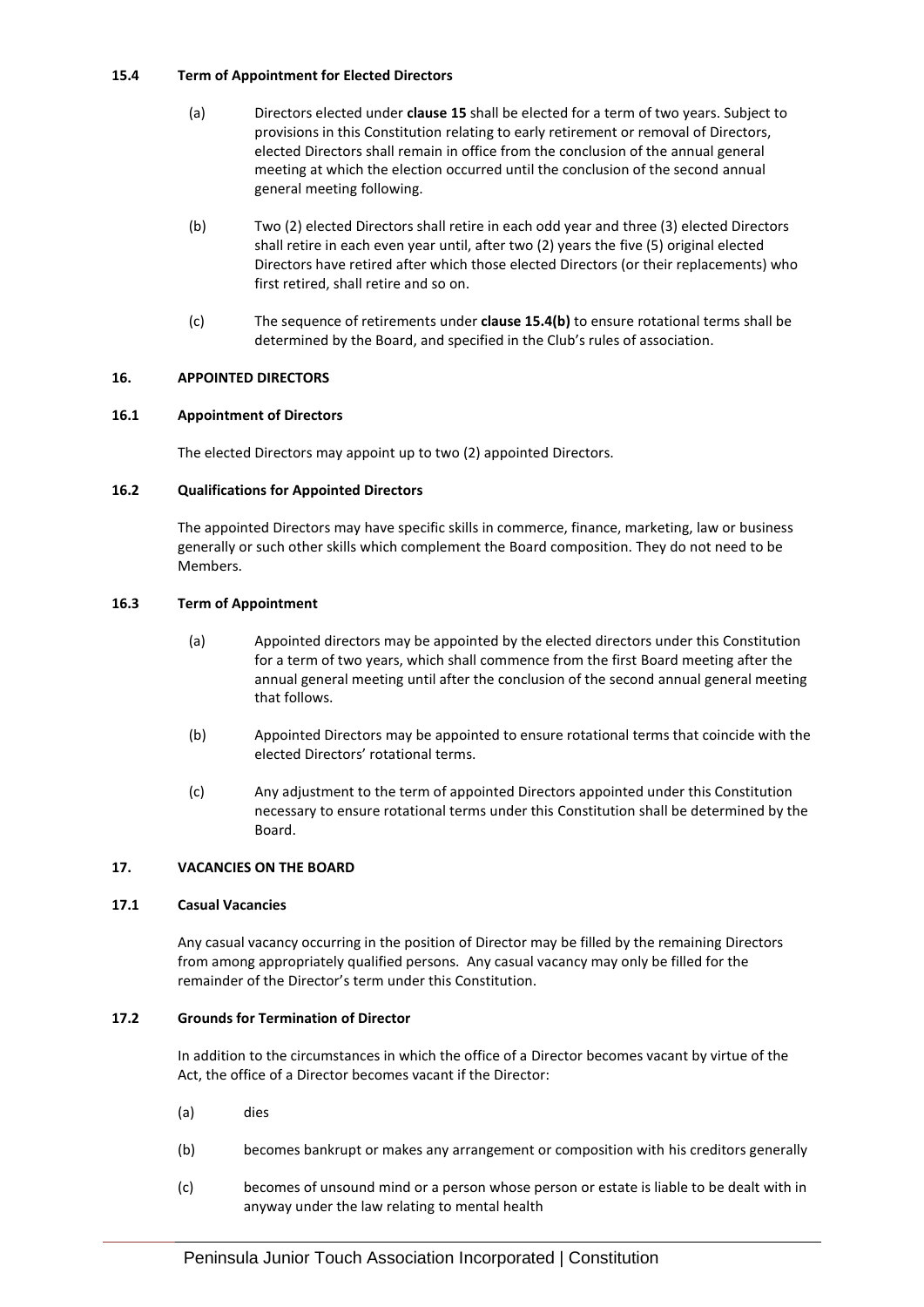- (d) resigns his office in writing to the Club
- (e) is absent without the consent of the Board from meetings of the Board held during a period of six months
- (f) holds any office of employment with the Club without the approval of the Board
- (g) is directly or indirectly interested in any contract or proposed contract with the Club and fails to declare the nature of that interest
	- (h) in the opinion of the Board (but subject always to this Constitution):
		- (i) has acted in a manner unbecoming or prejudicial to the Objects and interests of the Club
		- (i) has brought the Club into disrepute
- (i) is removed by Special Resolution; or
- (j) would otherwise be prohibited from being a director of a corporation under the *Corporations Act 2001 (Cth.)*.

# **17.3 Board May Act**

In the event of a casual vacancy or vacancies in the office of a Director or Directors, the remaining Directors may act. However, if the number of remaining Directors is not sufficient to constitute a quorum at a meeting of the Board, they may act only for the purpose of increasing the number of Director to a number sufficient to constitute a quorum.

# <span id="page-10-0"></span>**18. MEETINGS OF THE BOARD**

# **18.1 Board to Meet**

The Board shall meet as often as is deemed necessary in every calendar year for the dispatch of business (and shall be at least as often as is required under the Act). Subject to this Constitution, it may adjourn and otherwise regulate its meetings as it thinks fit. A director may at any time convene a meeting of the Board within reasonable time.

# **18.2 Decisions of Board**

Subject to this Constitution, questions arising at any meeting of the Board shall be decided by a majority of votes and a determination of a majority of directors shall for all purposes be deemed a determination of the Board. All directors shall have one vote on any question. Where voting is equal, the chairperson may exercise a casting vote. If the chairperson does not exercise a casting vote, the motion will be lost.

# **18.3 Resolutions Not in Meeting**

- (a) A resolution in writing that has been signed or assented to by telegram, cablegram, radiogram, facsimile, telex or other form of visible or other electronic communication by all the directors for the time being present in Australia shall be as valid and effectual as if it had been passed at a meeting of directors duly convened and held. Any such resolution may consist of several documents in like form each signed by one or more of the directors.
- <span id="page-10-1"></span>(b) Without limiting the power of the Board to regulate its meetings as it thinks fit, a meeting of the Board may be held where one or more of the directors is not physically present at the meeting, provided that: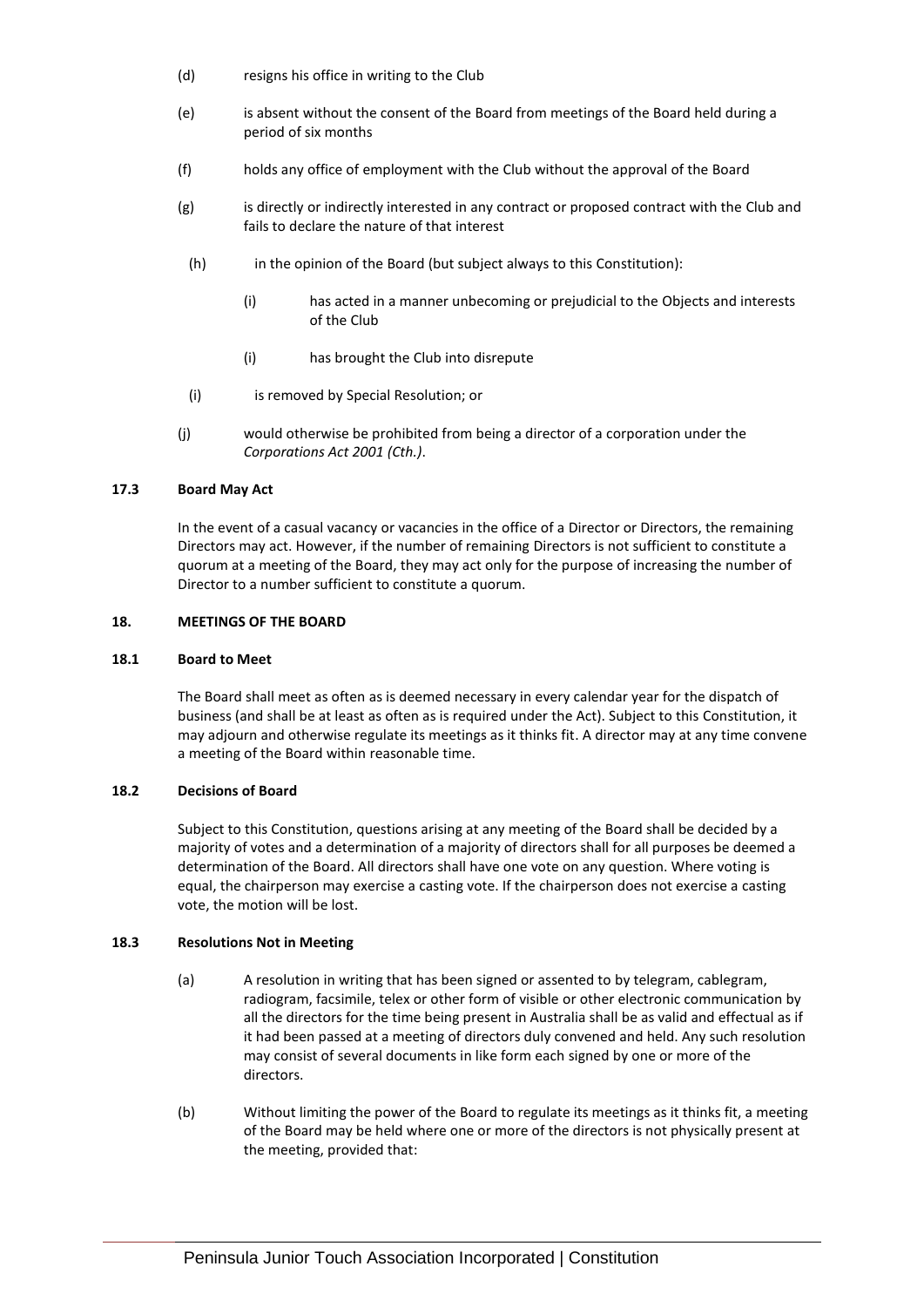- (i) All persons participating in the meeting are able to communicate with each other effectively, simultaneously and instantaneously whether by means of telephone or other form of communication.
- (ii) Notice of the meeting is given to all the directors entitled to notice in accordance with the usual procedures agreed upon or laid down from time to time by the Board or this Constitution. The notice will specify that directors are not required to be present in person.
- (iii) If a failure in communications prevents **clause 18.[3\(b\)\(i\)](#page-10-1)** from being satisfied by the number of directors which constitutes a quorum, and none of such directors are present at the place where the meeting is deemed by virtue of the further provisions of this rule to be held, then the meeting shall be suspended until **clause 18.[3\(b\)\(i\)](#page-10-1)** is satisfied again. If such condition is not satisfied within fifteen minutes from the interruption, the meeting shall be deemed to have been terminated or adjourned.
- (iv) Any meeting held where one or more of the directors is not physically present shall be deemed to be held at the place specified in the notice of the meeting, provided a director is there present. If no director is there present, the meeting shall be deemed to be held at the place where the chairperson of the meeting is located.

# **18.4 Quorum**

At meetings of the Board the number of Directors whose presence is required to constitute a quorum is three (3).

#### **18.5 Notice of Board Meetings**

Unless all Directors agree to hold a meeting at shorter notice (which agreement shall be sufficiently evidenced by their apology or presence) not less than seven (7) days written notice of the meeting of the Board shall be given to each Director. The agenda shall be forwarded to each Director not less than four (4) days prior to such meeting.

#### **18.6 Chairperson**

The Board shall appoint a chairperson from among its number. The chairperson shall be the nominal head of the Club and will act as chair of any Board meeting or General Meeting at which he is present. If the chairperson is not present, or is unwilling or unable to preside at a Board meeting the remaining Directors shall appoint another Director to preside as chair for that meeting only, as set out in the Club's rules of association.

# **18.7 Conflict of Interest ®**

A Director shall declare his interest in any contractual, selection, disciplinary, or financial matter in which a conflict of interest arises or may arise. He shall, unless otherwise determined by the Board, absent himself from discussions of such matters and shall not be entitled to vote in respect of such matters. If the director casts a vote, the vote shall not be counted. In the event of any uncertainty as to whether it is necessary for a Director to absent himself from discussions and refrain from voting, the issue should be immediately determined by vote of the Board. If this is not possible, the matter shall be adjourned or deferred.

# <span id="page-11-0"></span>**18.8 Disclosure of Interests**

(a) The nature of the interest of a director must be declared at the meeting of the Board at which the relevant matter is first taken into consideration, if the interest then exists. In any other case, the interest should be revealed to the Board at the next meeting of the Board. If a director becomes interested in a matter after it is made or entered into, the declaration of the interest must be made at the first meeting of the Board held after the director becomes interested.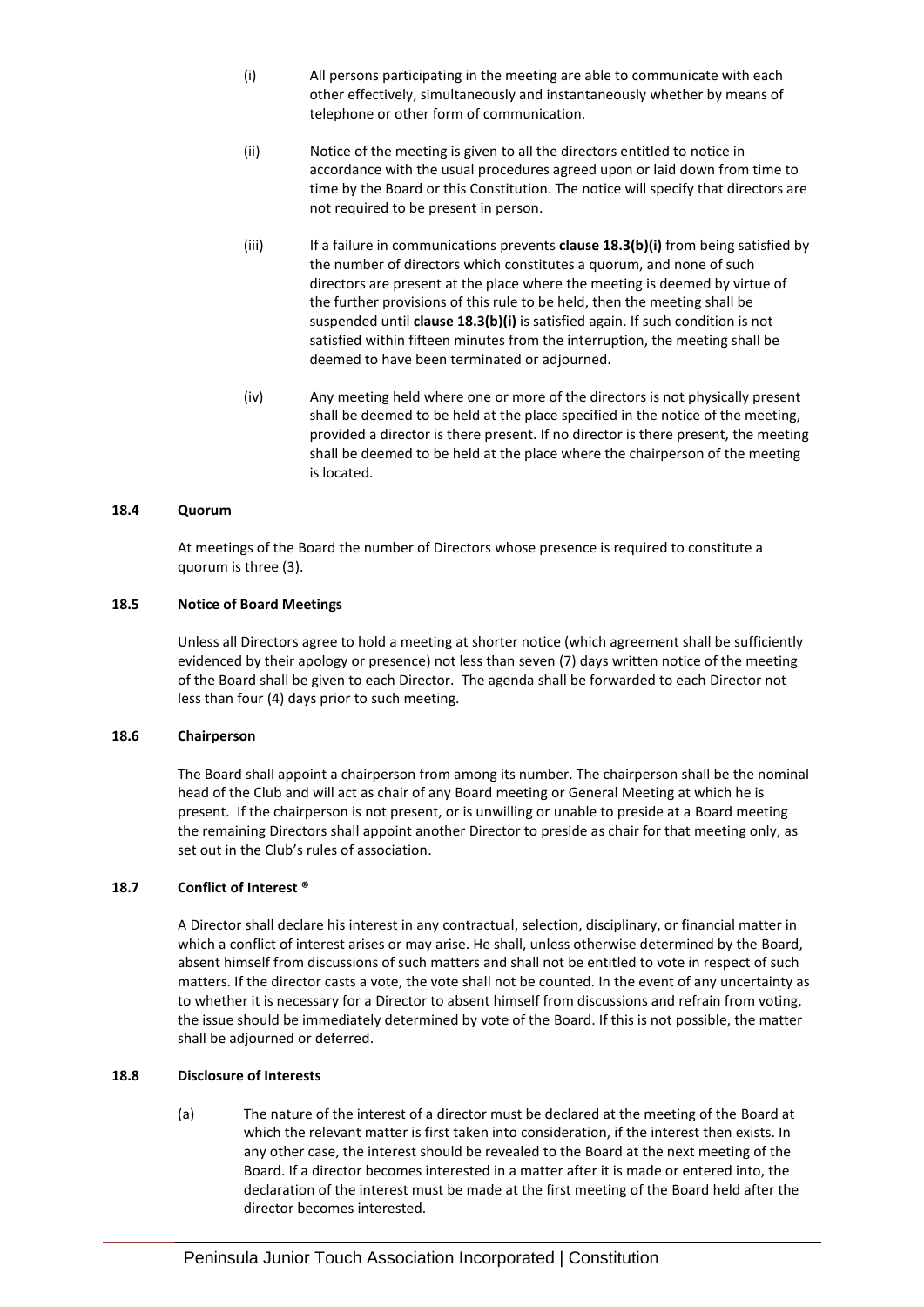(b) All disclosed interests must also be disclosed to each annual general meeting in accordance with the Act.

# <span id="page-12-1"></span>**18.9 General Disclosure**

A general notice stating that a director is a Member of any specified firm or company and that he is 'interested' in all transactions with that firm or company is sufficient declaration under **claus[e 18.8](#page-11-0)**. After the distribution of the general notice, it is not necessary for the director to give a special notice regarding any particular transaction with that firm or company.

#### **18.10 Recording Disclosures ®**

Any declaration made, any disclosure or any general notice given by a director in accordance with **clauses 18.7[, 18.8](#page-11-0)** and/or **[18.9](#page-12-1)** must be recorded in the minutes of the relevant meeting.

#### <span id="page-12-0"></span>**19. DELEGATIONS ®**

#### **19.1 Board May Delegate Functions**

The Board may, by instrument in writing, create, establish or appoint special committees, Individual officers and consultants to carry out specific duties and functions.

It will determine what powers these committees are given. In exercising its power under this clause, the Board must take into account broad stakeholder involvement.

#### **19.2 Delegation by Instrument**

In the establishing instrument, the Board may delegate such functions as are specified in the instrument, other than:

- (a) this power of delegation; and
- (b) a function imposed on the Board or the executive officer by the Act, any other law, this Constitution, or by resolution of the Club in a General Meeting.

#### **19.3 Delegated Function Exercised in Accordance with Terms**

A function, the exercise of which has been delegated under this clause, may, while the delegation remains unrevoked, be exercised from time to time in accordance with the terms of the delegation.

#### **19.4 Procedure of Delegated Entity**

The procedures for any entity exercising delegated power shall, subject to this Constitution and with any necessary or incidental amendment, be the same as that applicable to meetings of the Board under **claus[e 18](#page-10-0)**. The entity exercising delegated powers shall make decisions in accordance with the Objects, and it shall promptly provide the Board with details of all material decisions. The entity shall also provide any other reports, minutes and information required by the Board.

#### **19.5 Delegation May Be Conditional**

A delegation under this clause may be made subject to certain conditions or limitations regarding the exercise of any function. These may be specified in the delegation.

# **19.6 Revocation of Delegation**

At any time the Board may, by instrument in writing, revoke wholly or in part any delegation made under this clause. It may amend or repeal any decision made by a body or person under this clause.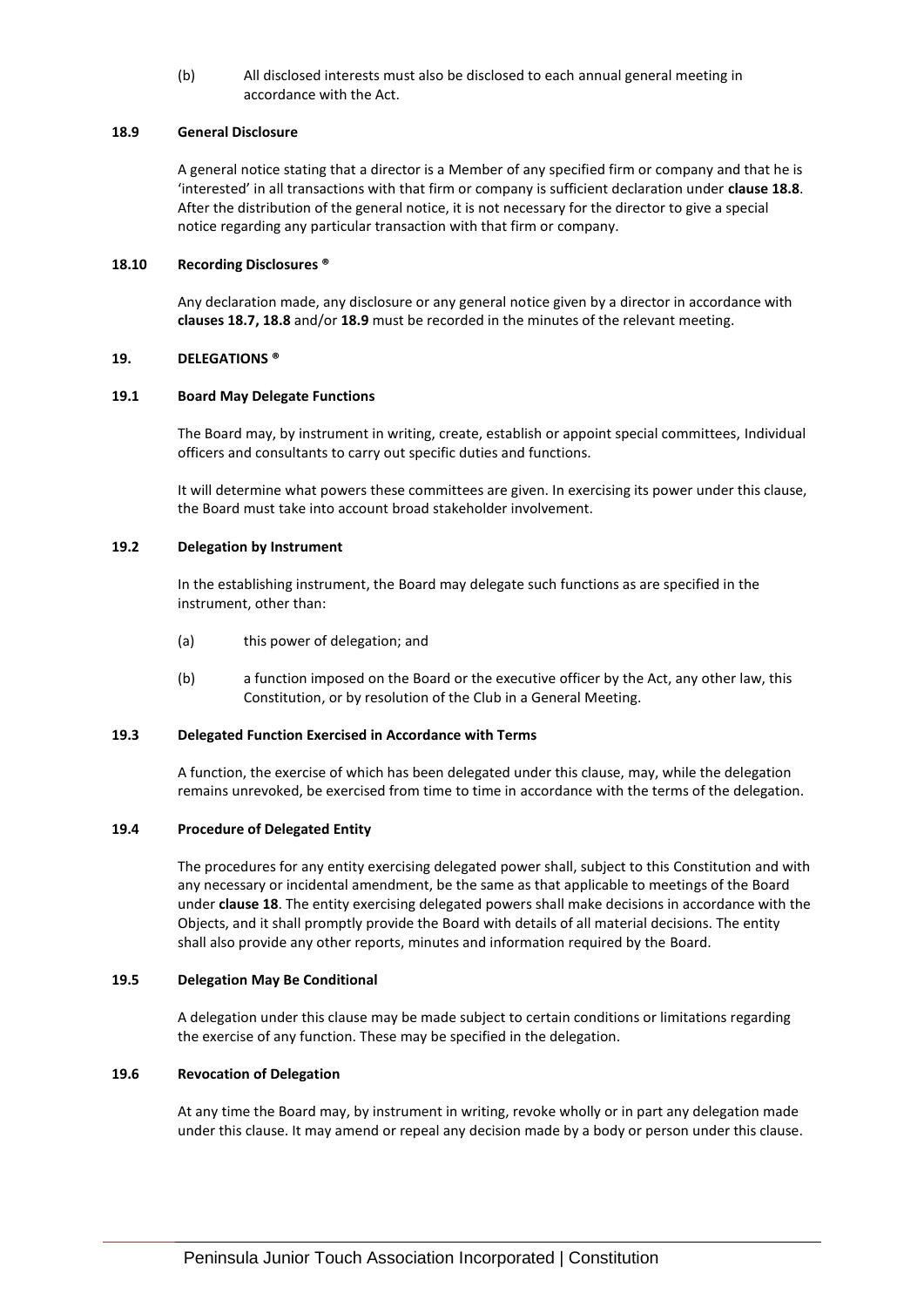# <span id="page-13-0"></span>**20. SEAL**

- (a) The Club may have a Seal upon which its corporate name shall appear in legible characters.
- (b) The Seal shall not be used without the express authorisation of the Board. Every use of the Seal shall be recorded in the Club's minute book. Two directors must witness every use of the Seal, unless the Board determines otherwise.

# <span id="page-13-1"></span>**21. ANNUAL GENERAL MEETING**

- (a) The Club's annual general meeting shall be held in accordance with the Act and this Constitution. It should be held on a date and at a venue determined by the Board.
- (b) All General Meetings other than the annual general meeting shall be special General Meetings and shall be held in accordance with this Constitution.

# <span id="page-13-2"></span>**22. SPECIAL GENERAL MEETINGS**

# **22.1 Special General Meetings May be Held**

The Board may, whenever it thinks fit, convene a special general meeting. When, but for this clause, more than fifteen months elapses between annual general meetings, the Board shall convene a special general meeting before the expiration of that period.

# **22.2 Requisition of Special General Meetings**

- (a) Any Board Member, or Member with the signed endorsement of a Board Member, may requisition a Special General Meeting, as per the Club's Constitution.
- (b) The requisition for a special general meeting shall state the object(s) of the meeting, be signed by at least one (1) Board member making the requisition and be sent to the Club.
- (c) A special general meeting convened by the Members under this Constitution shall be convened in the same manner, or as close as possible, as those convened by the Board.

# <span id="page-13-3"></span>**23. NOTICE OF GENERAL MEETING**

- (a) Notice of every General Meeting shall be given to every Member entitled to receive notice for that meeting. Notices shall be sent to the addresses appearing in the Club's Register. The auditor and Directors shall also be entitled to receive notice of every General Meeting. This will be sent to the auditor's last known address. No other person shall be entitled, as of right, to receive notices of General Meetings.
- (b) A notice of a General Meeting shall specify the place, day and hour of the meeting and shall state the business to be transacted at the meeting.
- (c) At least seven (7) days' notice of a General Meeting shall be given to those Members entitled to receive notice, together with:
	- (i) the agenda for the meeting,
	- (ii) any notice of motion received from Members entitled to vote; and
	- (iii) forms of authority in blank for proxy votes.
- (d) Notice of every general meeting shall be given in the manner authorised in **clause [37](#page-18-2)**.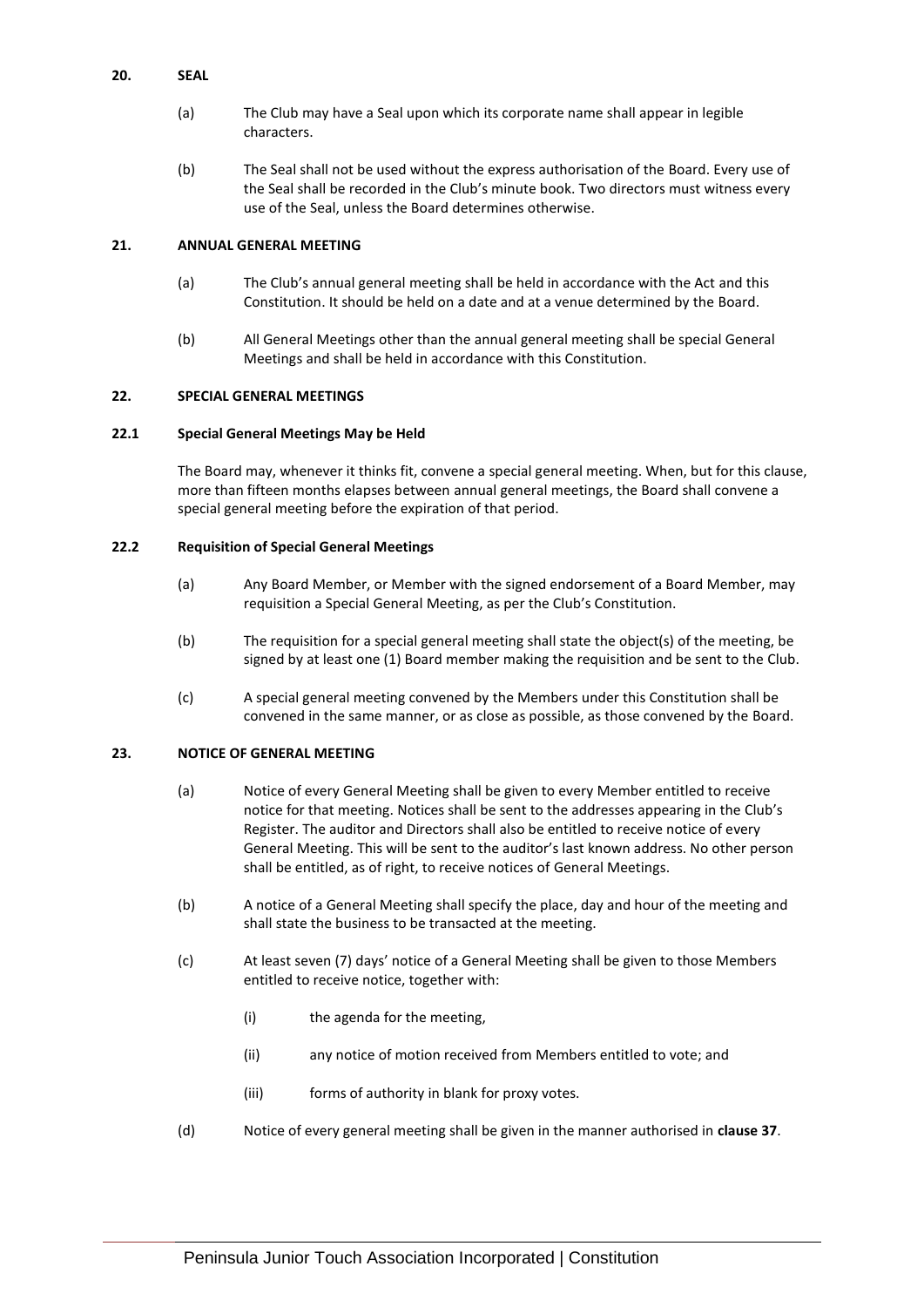## <span id="page-14-0"></span>**24. BUSINESS**

- (a) The business to be transacted at the annual general meeting includes the consideration of accounts and the reports of the Board and auditors, the election of directors under this Constitution and the appointment of the auditors.
- (b) All business that is transacted at a general meeting and at an annual general meeting, with the exception of those matters set down in **clause [24\(a\)](#page-14-0)**, shall be special business.
- (c) No business other than that stated on the notice for a general meeting shall be transacted at that meeting.

#### <span id="page-14-1"></span>**25. NOTICES OF MOTION**

Members entitled to vote may submit notices of motion for inclusion as special business at a general meeting. All notices of motion must be submitted in writing to the Club no less than twenty-one (21) days (excluding receiving date and meeting date) prior to the general meeting.

# <span id="page-14-2"></span>**26. PROCEEDINGS AT GENERAL MEETINGS**

#### **26.1 Quorum**

No business shall be transacted at any general meeting unless a quorum is present at the time when the meeting proceeds to business. A quorum for General Meetings of the Club shall be **one-third (1/3)** of Members.

#### **26.2 Chairperson to Preside**

The chairperson of the Board shall, subject to this Constitution, preside as chair at every general meeting except:

- (a) in relation to any election for which the chairperson is a nominee; or
- (b) where a conflict of interest exists.

If the chairperson is not present, or is unwilling or unable to preside, the delegates present shall appoint another director to preside as chairperson for that meeting only.

#### <span id="page-14-3"></span>**26.3 Adjournment of Meeting**

- (a) If within half an hour from the time appointed for the meeting a quorum is not present, the meeting shall be adjourned until the same day in the next week at the same time and place or to a date, time or place determined by the chairperson. If at the adjourned meeting a quorum is not present within half an hour from the time appointed for the meeting, the meeting will lapse.
- (b) The chairperson may, with the consent of any meeting at which a quorum is present, and shall, if so directed by the meeting, adjourn the meeting from time to time and from place to place. No business shall be transacted at any adjourned meeting other than the business left unfinished at the meeting from which the adjournment took place.
- (c) When a meeting is adjourned for thirty days or more, notice of the adjourned meeting shall be given as in the case of an original meeting.
- (d) Except as provided in **clause [26.3\(c\)](#page-14-3)** it shall not be necessary to give any notice of an adjournment or the business to be transacted at any adjourned meeting.

#### <span id="page-14-4"></span>**26.4 Voting Procedure**

At any meeting a resolution put to the vote of the meeting shall be decided on a show of hands unless a poll is (before or on the declaration of the result of the show of hands) demanded by: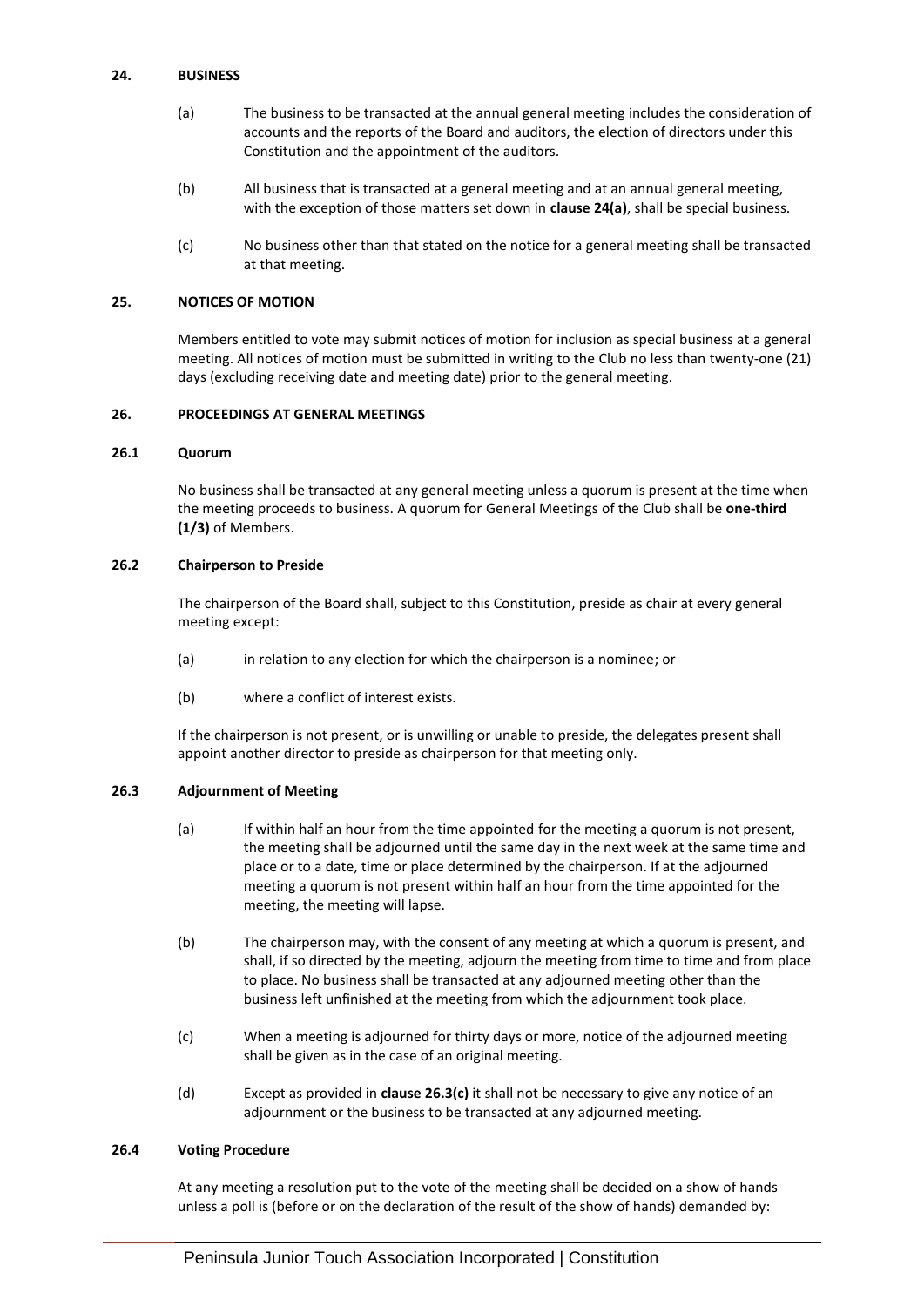- (a) the chairperson; or
- (b) a simple majority of the Members.

#### **26.5 Recording of Determinations**

Unless a poll is demanded under **clause [26.4](#page-14-4)**, the chairperson's declaration shall be conclusive evidence of the result of a resolution decided by a show of hands. The declaration does not need to record the number of votes in favour of or against the resolution; the result of the resolution must be recorded in the Club's book of proceedings.

#### **26.6 Where Poll Demanded**

If a poll is duly demanded under **claus[e 26.4](#page-14-4)** it shall be taken in such a manner and either at once or after an interval or adjournment or otherwise as the chairperson directs. The result of the poll shall be the resolution of the meeting.

#### <span id="page-15-0"></span>**27. VOTING AT GENERAL MEETINGS ®**

# **27.1 Members Entitled to Vote**

- (a) Each Director and Committee Member shall be entitled to one vote at General Meetings. No other Member shall be entitled to vote but shall, subject to this Constitution, have and be entitled to exercise those rights set out in **clause [5.1](#page-4-5)**.
- (b) Delegate Members are only entitled to one vote per team of which they must be financially registered in, with a maximum of two votes (if individual is in multiple teams), at any Annual General Meeting only, and be entitled to exercise those rights set out in **clause [5.1](#page-4-5)**.
- (c) Individual Members must advise the Club of their intention to be a team delegate at least twenty-one (21) days prior to an Annual General Meeting of the Club.

#### **27.2 Chairperson May Exercise Casting Vote**

Where voting at General Meetings is equal, the chairperson may exercise a casting vote. If the chairperson does not exercise a casting vote the motion will be lost.

# <span id="page-15-2"></span>**27.3 Proxy Voting**

A Director or Committee Member shall be entitled to appoint in writing a natural person who is also a Director or Committee Member of the Club to be their proxy, and attend and vote at any General Meeting of the Club.

# **27.4 Postal Voting**

No motion shall be determined by a postal ballot unless determined by the Board. If the Board so determines, the postal ballot shall be conducted under the procedures set by the Board from time to time.

# <span id="page-15-1"></span>**28. GRIEVANCE PROCEDURE ®**

- (a) The grievance procedure set out in this rule applies to disputes under these rules between a Member and:
	- (i) another Member; or
	- (ii) the Club.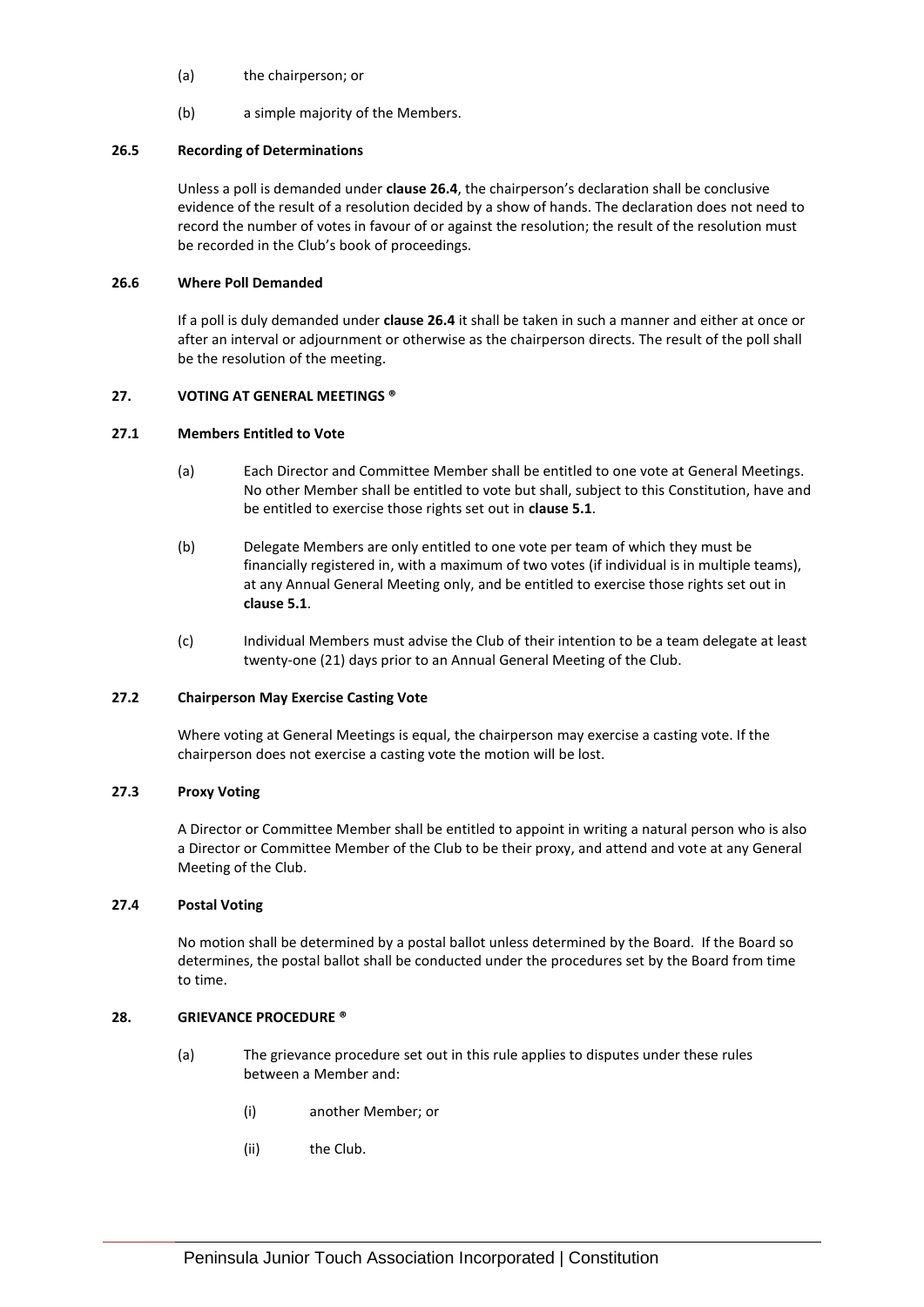- (b) The parties to the dispute must meet and discuss the matter in dispute, and, if possible, resolve the dispute within fourteen days after the dispute comes to the attention of all parties.
- (c) If the parties are unable to resolve the dispute at the meeting or if a party fails to attend that meeting, then the parties must, within ten (10) days, refer the dispute for resolution to an independent tribunal established by the SSO in accordance with the procedures determined by the SSO from time to time.
- (d) The Board may prescribe additional grievance procedures in the Regulations consistent with this **claus[e 0](#page-15-2)**.

# <span id="page-16-0"></span>**29. RECORDS AND ACCOUNTS**

#### **29.1 Records**

The Club shall establish and maintain proper records and minutes concerning all of its transactions, business, meetings and dealings (including those of the Club and the Board). It shall produce these as appropriate at each Board or general meeting.

#### **29.2 Records Kept in Accordance with the Act**

Proper accounting and other records shall be kept in accordance with the Act. The books of account shall be kept in the care and control of the Secretary.

#### **29.3 Board to Submit Accounts**

The Board shall submit the Club's statements of account to the Members at the annual general meeting in accordance with this Constitution and the Act.

## **29.4 Accounts Conclusive**

The statements of account, when approved or adopted by an annual general meeting, shall be conclusive except when errors have been discovered within three months after such approval or adoption.

# **29.5 Accounts to be Sent to Members**

The Secretary shall cause to be sent to all persons entitled to receive notice of annual general meetings in accordance with this Constitution, a copy of the statements of account, the Board's report, the auditor's report and every other document required under the Act (if any).

# **29.6 Negotiable Instruments**

All cheques, promissory notes, bankers, drafts, bills of exchange and other negotiable instruments, and all receipts for money paid to the Club, shall be signed, drawn, accepted, endorsed or otherwise executed, as the case may be, by any two duly authorised directors or in such other manner as the Board determines.

# <span id="page-16-1"></span>**30. AUDITOR**

- (a) A properly qualified auditor or auditors shall be appointed by the Club in a general meeting. The auditor's duties shall be regulated in accordance with the Act. If no relevant provisions exist under the Act the duties shall be regulated in accordance with the *Corporations Act 2001 (Cth.)* and generally accepted principles and/or any applicable code of conduct. The auditor may be removed by the Club in a general meeting.
- (b) The accounts of the Club shall be examined and the correctness of the profit and loss accounts and balance sheets ascertained by an auditor or auditors at the conclusion of each financial year.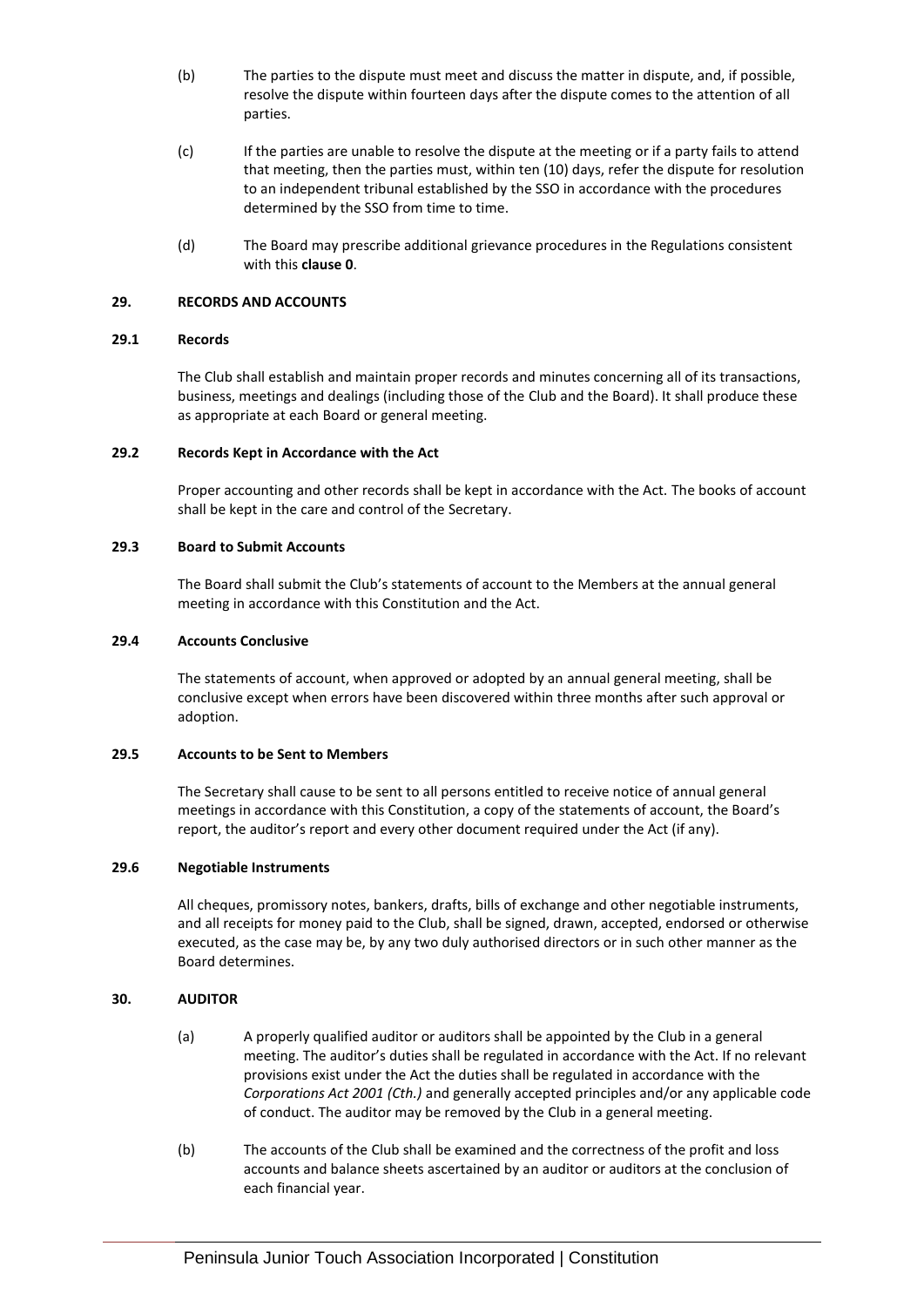# <span id="page-17-0"></span>**31. INCOME**

- 31.1 Income and property of the Association shall be derived from such sources as the Board determines from time to time.
- <span id="page-17-4"></span>31.2 The income and property of the Club shall be applied solely towards the promotion of the Objects.
- <span id="page-17-5"></span>31.3 Except as prescribed in this Constitution or the Act:
	- (a) no portion of the income or property of the Club shall be paid or transferred, directly or indirectly, by way of dividend, bonus or otherwise to any Member
	- (b) no remuneration or other benefit in money or money's worth shall be paid or given by the Club to any Member who holds any office of the Club.
- 31.4 Payment in good faith of or to any Member can be made for:
	- (a) any services actually rendered to the Club whether as an employee, director or otherwise
	- (b) goods supplied to the Club in the ordinary and usual course of operation
	- (c) interest on money borrowed from any Member
	- (d) rent for premises demised or let by any Member to the Club; or
	- (e) any out-of-pocket expenses incurred by a Member on behalf of the Club.

Nothing in **clause[s 31.2](#page-17-4) o[r 31.3](#page-17-5)** preclude such payments provided they do not exceed the amount ordinarily payable between ordinary commercial parties dealing at arm's length in a similar transaction.

# <span id="page-17-1"></span>**32. WINDING UP**

- (a) Subject to this Constitution the Club may be wound up in accordance with the Act.
- (b) The liability of the Members of the Club is limited.
- (c) Every Member undertakes to contribute to the assets of the Club in the event of it being wound up while a Member, or within one year after ceasing to be a Member, for payment of the debts and liabilities of the Club contracted before the time at which they ceased to be a Member and towards the costs, charges and expenses of winding up the Club, such an amount not exceeding one dollar (\$1.00).

# <span id="page-17-2"></span>**33. DISTRIBUTION OF PROPERTY ON WINDING UP**

If upon winding up or dissolution of the Club there remains, after satisfaction of all its debts and liabilities, any assets or property, they shall not be paid to or distributed among the Members. Instead, the assets or property shall be given or transferred to another organisation(s) that has Objects similar to those of the Club. The organisation(s) must prohibit the distribution of its income and property among its Members to an extent at least as great as that imposed on the Club by this Constitution. The organisation(s) is to be determined by the Members in a general meeting at or before the time of dissolution. If this does not occur, the decision is to be made by a judge of the Supreme Court of New South Wales or other court as may have or acquire jurisdiction in the matter.

# <span id="page-17-3"></span>**34. ALTERATION OF CONSTITUTION**

This Constitution shall not be altered except by Special Resolution.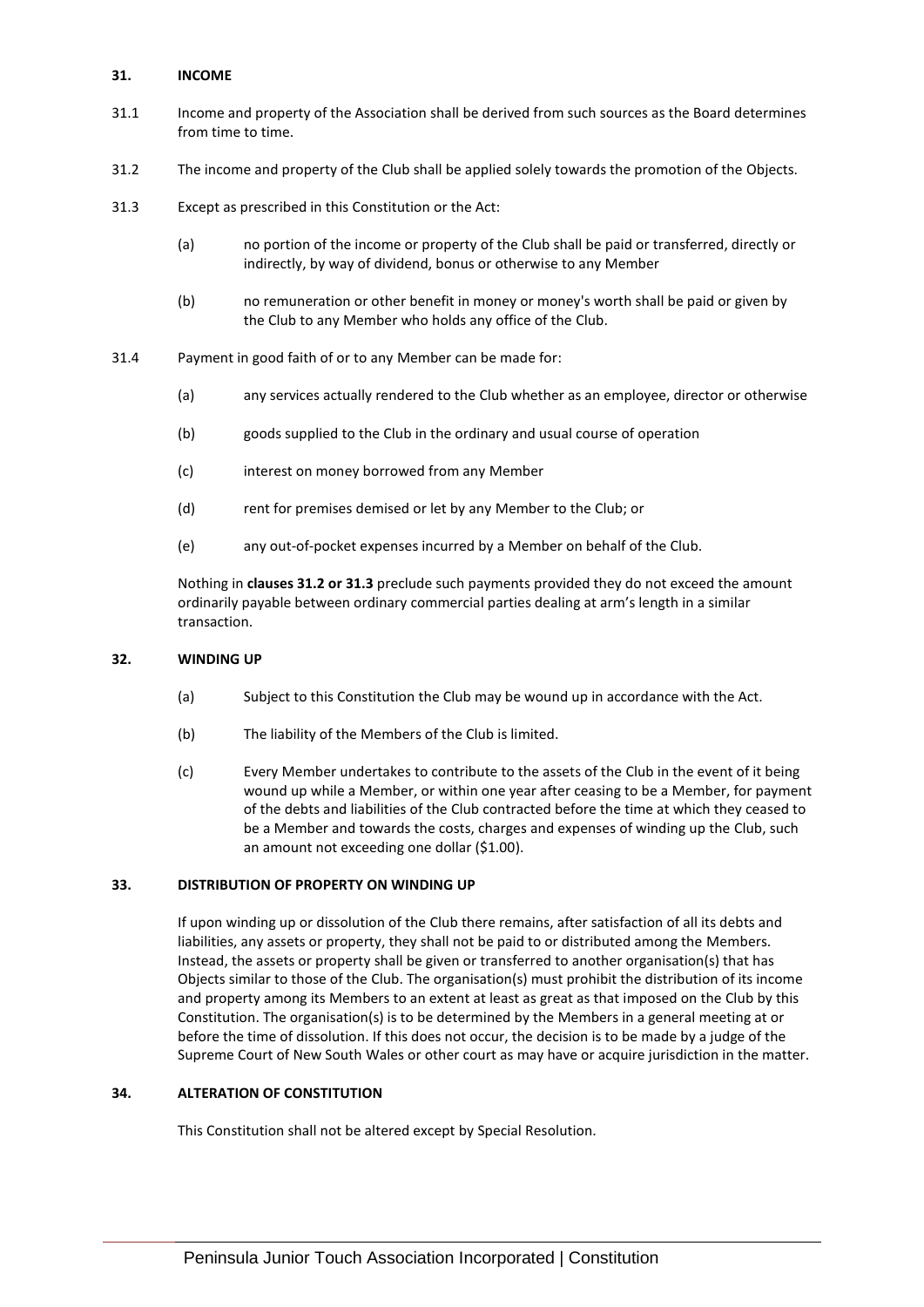#### <span id="page-18-0"></span>**35. REGULATIONS**

# **35.1 Board to Formulate Regulations**

The Board may formulate issue, adopt, interpret and amend Regulations for the proper advancement, management and administration of the Club, the advancement of the purposes of the Club and Touch Football in the local area. Such Regulations must be consistent with the Constitution and any policy directives of the Board.

# **35.2 Regulations Binding**

All Regulations are binding on the Club and all Members.

#### **35.3 Regulations Deemed Applicable**

All clauses, rules, by-laws and regulations of the Club in force at the date of the approval of this Constitution (as long as such clauses, rules, by-laws and regulations are not inconsistent with or have been replaced by, this Constitution) shall be deemed to be Regulations and shall continue to apply.

#### **35.4 Bulletins Binding on Members**

Amendments, alterations, interpretations or other changes to Regulations shall be advised to Members by means of bulletins approved by the Board and prepared and issued by the Club. The Club shall take reasonable steps to distribute information in the bulletins to Members. The matters in the bulletins are binding on all Members.

## <span id="page-18-1"></span>**36. STATUS AND COMPLIANCE OF CLUB**

#### **36.1 Recognition of Club**

The Club is a Member of the regional and/or state bodies for Touch Football and is recognised by those bodies as the entity responsible for the delivery of Touch Football in the local area and is subject to compliance with this Constitution. The regional and/or state bodies' Constitutions shall continue to be so recognised and shall administer Touch Football in the local area in accordance with the Objects.

# **36.2 Constitution of the Club**

This Constitution will clearly reflect the Objects of the region and state bodies for Touch Football and will conform to the Constitutions of those bodies, subject always to the Act.

# **36.3 Region and SSO**

The Club may not resign, disaffiliate or otherwise seek to withdraw from its regional and/or state body without approval by Special Resolution.

# <span id="page-18-2"></span>**37. NOTICE**

- (a) Notices may be given by the Club to any person entitled under this Constitution to receive any notice. The notice can be sent by pre-paid post or facsimile transmission or, where available, by electronic mail to the Member's registered address or facsimile number or electronic mail address. In the case of a delegate, the notice can be sent to the last recorded address, facsimile number or electronic mail address.
- (b) Where a notice is sent by post, service of the notice shall be deemed to be effected by properly addressing, prepaying and posting the notice. Service of the notice is deemed to have been effected three days after posting.